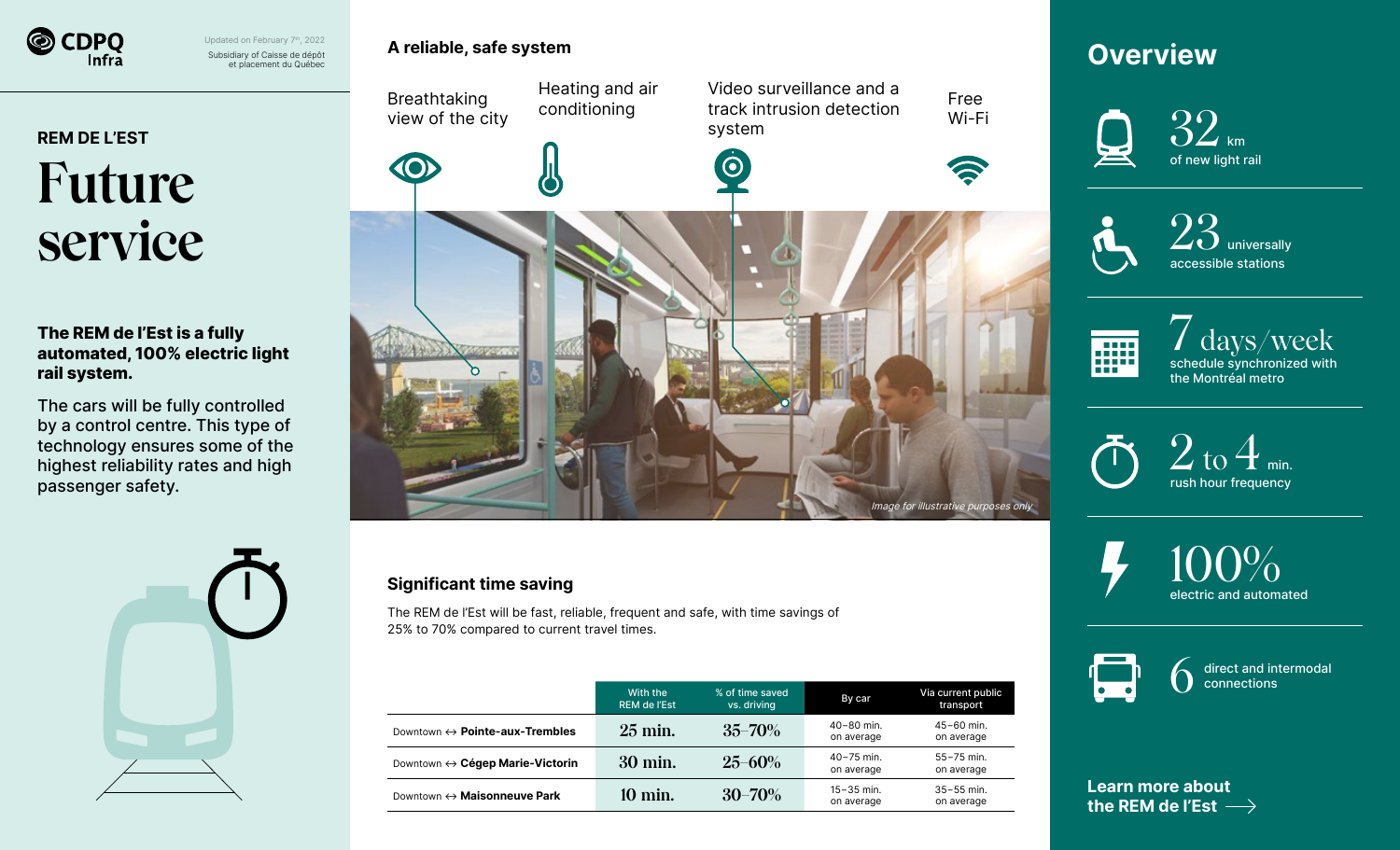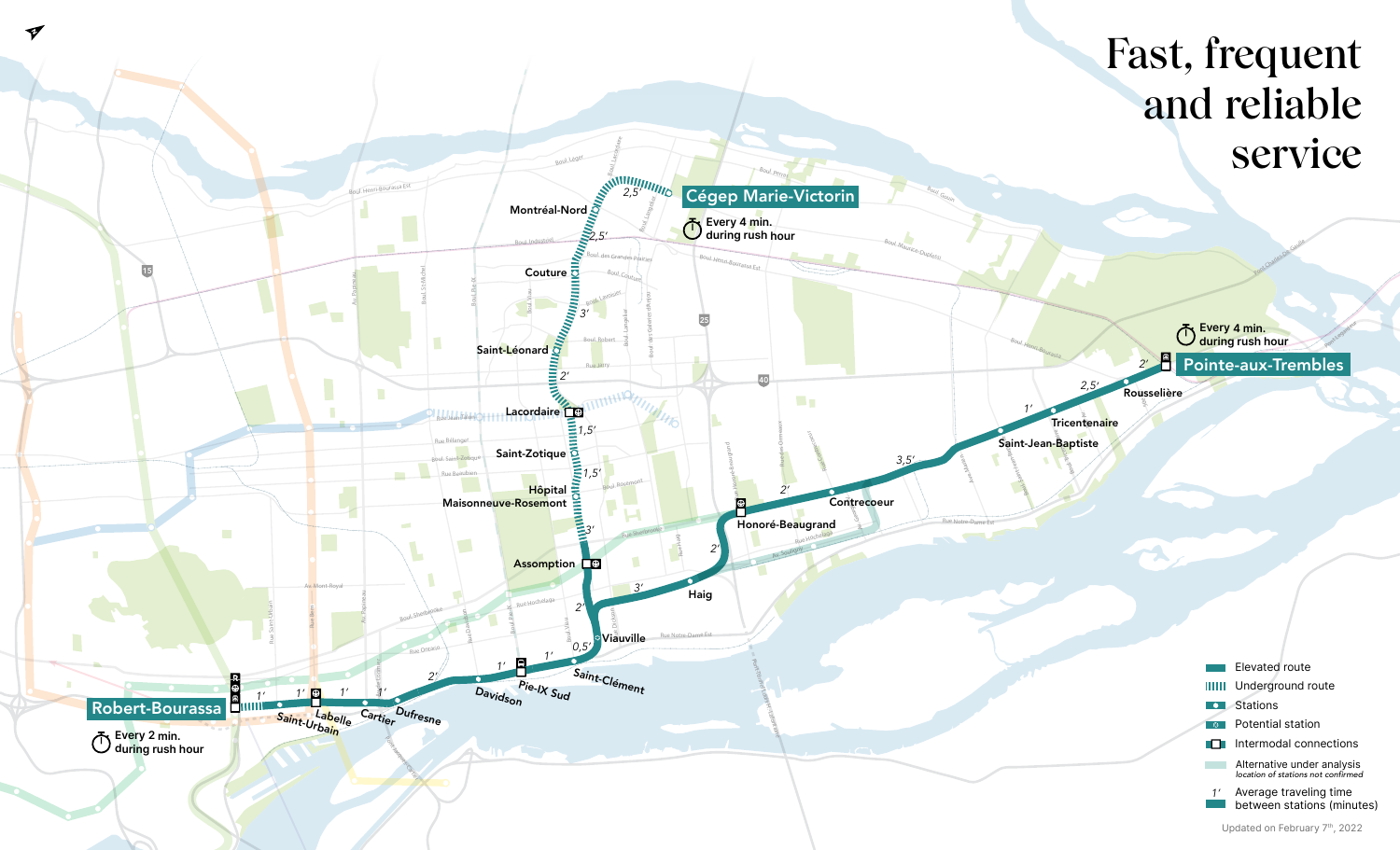

Subsidiary of Caisse de dépôt et placement du Québec

#### **REM DE L'EST**

# **Connected**

#### **FOR GREATER MOBILITY**

The REM doubles the coverage of the metropolitain (ARTM). metro network in the eastern part of Montréal and will efficiently connect to other public transit networks.

Thanks to these new links, the amenities of the eastern half of the greater Montréal area will be easily accessible.





To maximize the fluidity of travel, the REM de l'Est will be connected to other metropolitan public transit systems (buses, metro, trains, future REM and BRT).

In view of the REM de l'Est's arrival, sustained collaboration is in place between the transportation partners to redefine the service offer.



Bus service will be completely reorganized with the arrival of the REM de l'Est in order to have a local network that better serves the neighbourhoods.

**How much will a ticket cost?**



The REM will be integrated in the future fare schedule being developed by the Autorité régionale de transport



The goal is to have a single travel pass (Opus type), which would work on every network, including the REM, metro, buses, etc.

**The REM will become the "backbone" of transportation in the east end of Montréal.** 

Buses will be redeployed to travel through neighbourhoods and connect directly to stations. This transformation will make bus routes in your neighbourhood more efficient and frequent.

![](_page_2_Picture_20.jpeg)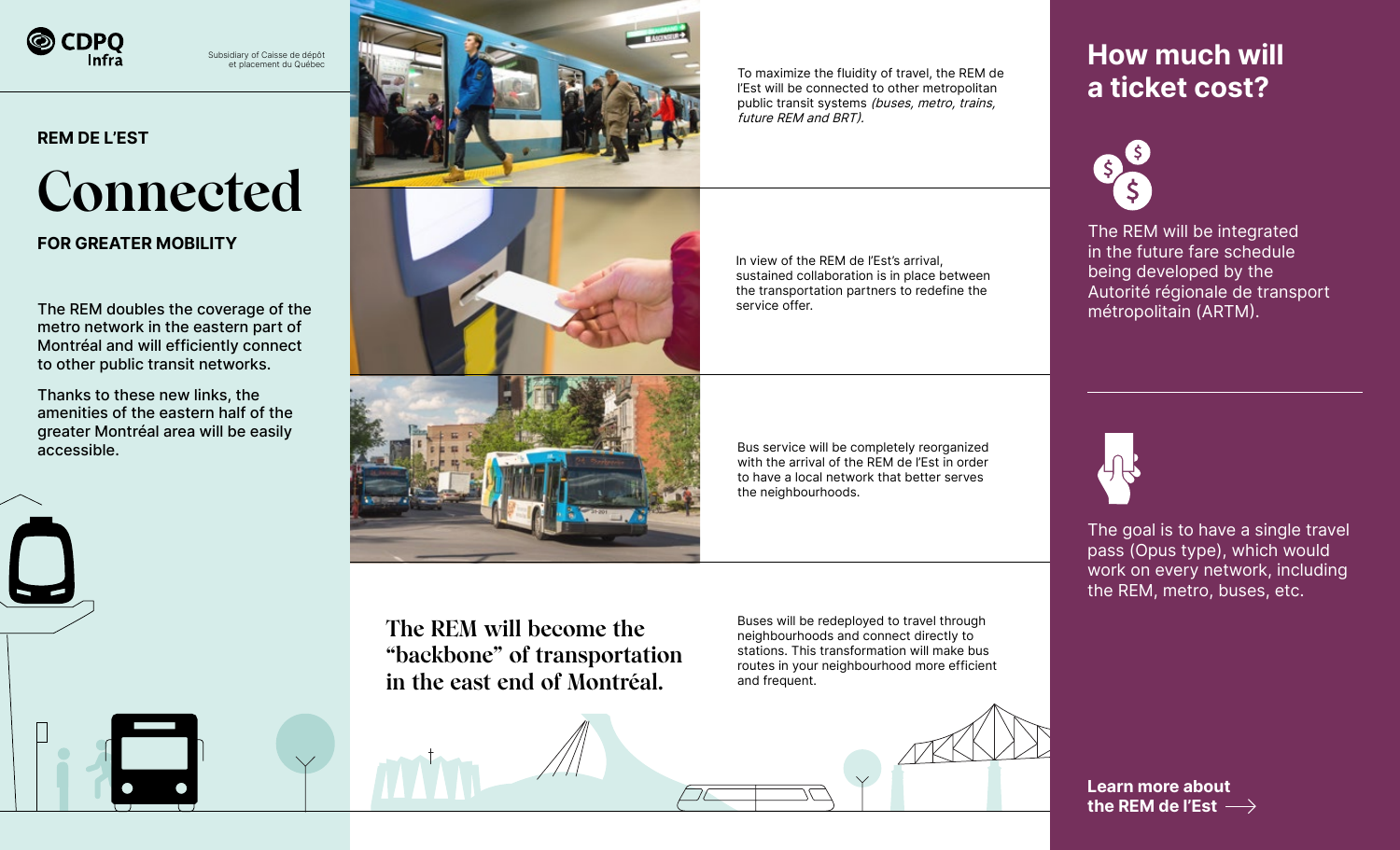![](_page_3_Figure_0.jpeg)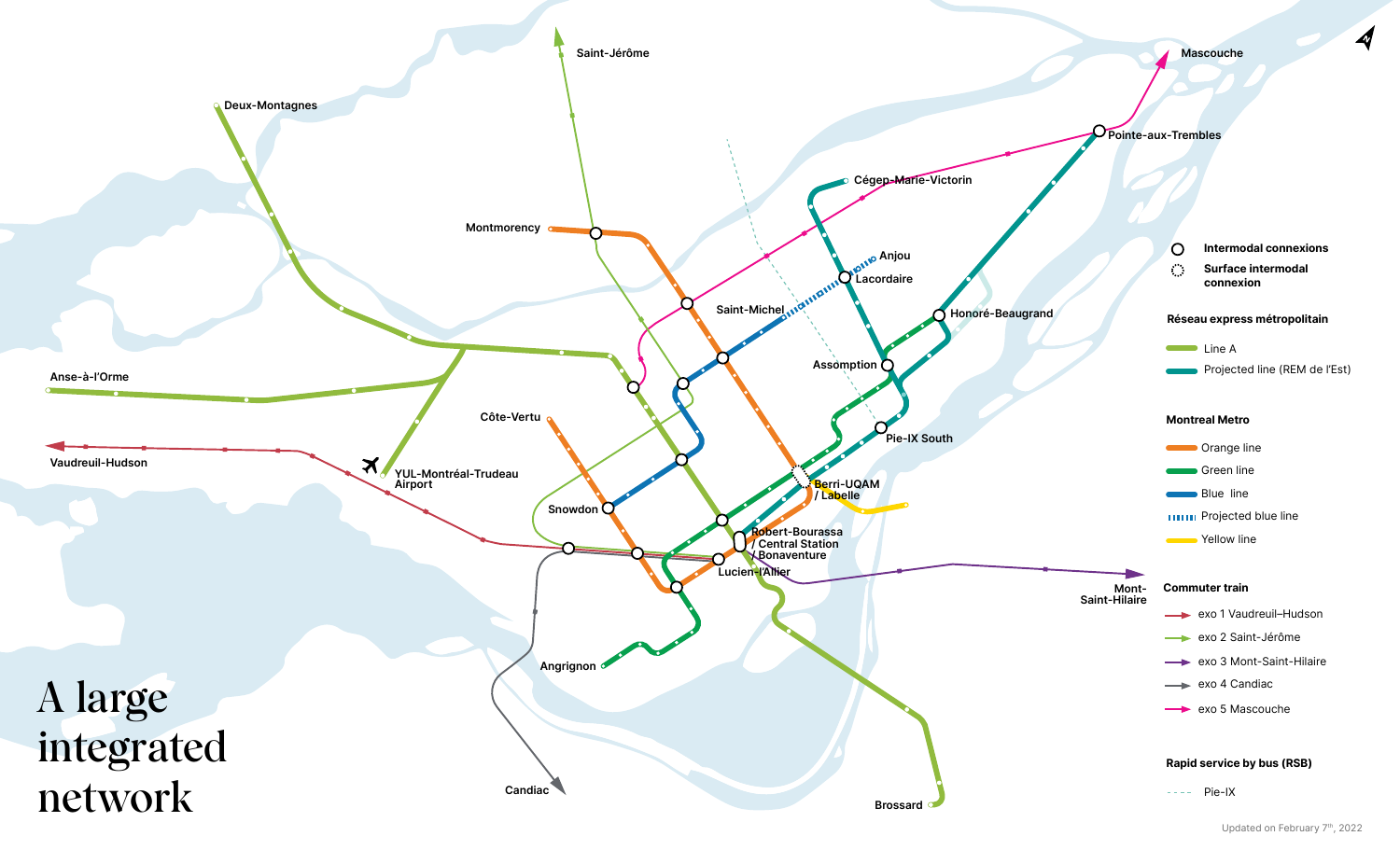![](_page_4_Picture_0.jpeg)

Subsidiary of Caisse de dépôt et placement du Québec

#### **REM DE L'EST**

![](_page_4_Picture_3.jpeg)

#### **INTO THE URBAN FABRIC**

32 km of track and 23 new stations are proposed to create fast and reliable transit options that link residents and neighbourhoods in the east end of Montréal.

From the end of Rivières-des-Prairies– Pointe-aux-Trembles and Montréal-Nord to downtown Montréal, users of the REM de l'Est will discover new destinations and the assets of a territory with infinite potential.

![](_page_4_Picture_7.jpeg)

### 100% electric

![](_page_4_Figure_9.jpeg)

#### **Next steps for a successful integration**

![](_page_4_Picture_11.jpeg)

## **100% dedicated lanes for maximum frequency**

REM de l'Est will run on 100% dedicated tracks. In order to run at a high frequency, the REM de l'Est will not share its tracks with other trains and will never cross road, pedestrian or cyclist traffic.

**This ensures greater reliability and safety for users and residents.**

![](_page_4_Picture_15.jpeg)

**[Learn more about](https://cdpqinfra.com/en/rem-est) the REM de l'Est**

Work of the Multidisciplinary Expert Committee on Architecture and Urban Integration